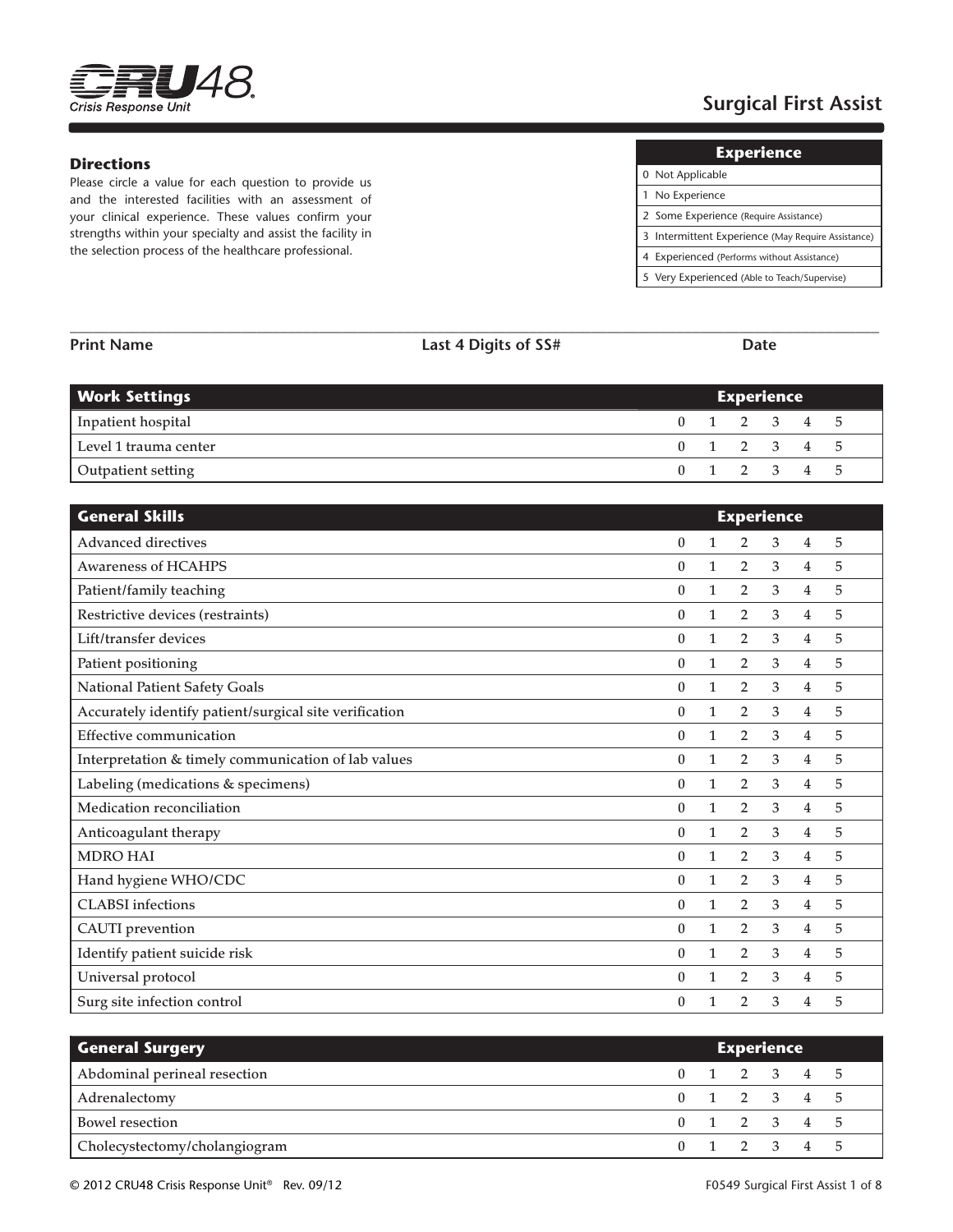

**Experience**

0 Not Applicable

1 No Experience

2 Some Experience (Require Assistance)

3 Intermittent Experience (May Require Assistance)

4 Experienced (Performs without Assistance)

| <b>General Surgery - cont.</b>      | <b>Experience</b> |              |                |               |   |   |
|-------------------------------------|-------------------|--------------|----------------|---------------|---|---|
| Colostomy/ileostomy                 | $\theta$          | $\mathbf{1}$ | $\overline{2}$ | 3             | 4 | 5 |
| Gastrectomy                         | $\theta$          | $\mathbf{1}$ | $\overline{2}$ | 3             | 4 | 5 |
| Herniorrhaphy-femoral/inguinal      | $\theta$          | $\mathbf{1}$ | $\overline{2}$ | 3             | 4 | 5 |
| Hiatal herniorrhaphy transabdominal | $\theta$          | $\mathbf{1}$ | $\overline{2}$ | 3             | 4 | 5 |
| Pancreatectomy                      | $\theta$          | $\mathbf{1}$ | $\overline{2}$ | 3             | 4 | 5 |
| Organ procurement                   | $\theta$          | $\mathbf{1}$ | $\overline{2}$ | 3             | 4 | 5 |
| Radical mastectomy                  | $\theta$          | $\mathbf{1}$ | $\overline{2}$ | 3             | 4 | 5 |
| Saphenous vein ligation/stripping   | $\Omega$          | $\mathbf{1}$ | $\overline{2}$ | $\mathcal{E}$ | 4 | 5 |
| Splenectomy                         | $\theta$          | $\mathbf{1}$ | $\overline{2}$ | 3             | 4 | 5 |
| Thyroidectomy                       | $\theta$          | $\mathbf{1}$ | $\overline{2}$ | 3             | 4 | 5 |
| Vagotomy                            | $\theta$          |              | $\mathcal{P}$  | 3             | 4 | 5 |

| <b>Gynecology</b>        | <b>Experience</b> |  |                |    |   |   |
|--------------------------|-------------------|--|----------------|----|---|---|
| Caesarean section        | $\mathbf{0}$      |  | $\overline{2}$ | 3  | 4 | 5 |
| Dilation & curettage     | $\mathbf{0}$      |  | $\overline{2}$ | 3  | 4 | 5 |
| Hysterectomy - vaginal   | $\mathbf{0}$      |  | $\overline{2}$ | 3  | 4 | 5 |
| Hysterectomy - abdominal | $\mathbf{0}$      |  | 2              | 3  | 4 | 5 |
| Radium insertion         | $\mathbf{0}$      |  | $\overline{2}$ | -3 | 4 | 5 |
| Shirodkar procedure      | $\Omega$          |  | $\overline{2}$ | 3  | 4 | 5 |
| Termination of pregnancy | $\Omega$          |  | $\overline{2}$ | 3  | 4 | 5 |
| Tubal ligation           | $\theta$          |  | 2              | 3  | 4 | 5 |
| Vaginectomy              | $\theta$          |  |                | 3  | 4 | 5 |

| <b>Endoscopic Procedures</b> | <b>Experience</b> |   |                |   |                |   |
|------------------------------|-------------------|---|----------------|---|----------------|---|
| Bronchoscopy                 | $\bf{0}$          |   | $\overline{2}$ | 3 | 4              | 5 |
| Endo/colonoscopy             | $\theta$          | 1 | $\overline{2}$ | 3 | 4              | 5 |
| Culdoscopy                   | $\theta$          |   | $\overline{2}$ | 3 | 4              | 5 |
| Cystoscopy                   | $\bf{0}$          |   | 2              | 3 | $\overline{4}$ | 5 |
| Esophagoscopy                | $\theta$          |   | $\overline{2}$ | 3 | 4              | 5 |
| Gastroscopy                  | $\theta$          | 1 | $\overline{2}$ | 3 | $\overline{4}$ | 5 |
| Hysteroscopy                 | $\theta$          |   | $\overline{2}$ | 3 | 4              | 5 |
| Laparoscopic Procedures      |                   |   |                |   |                |   |
| Appendectomy                 | $\theta$          | 1 | $\overline{2}$ | 3 | 4              | 5 |
| Cholecystectomy              | $\theta$          | 1 | $\overline{2}$ | 3 | $\overline{4}$ | 5 |
| Colon resection              | $\mathbf{0}$      |   | $\overline{2}$ | 3 | 4              | 5 |
| Hernia repair                | $\theta$          | 1 | $\overline{2}$ | 3 | $\overline{4}$ | 5 |
| Salpingo-oophorectomy        | $\mathbf{0}$      |   | $\overline{2}$ | 3 | 4              | 5 |
| Tubal ligation               | $\mathbf{0}$      |   | $\overline{2}$ | 3 | 4              | 5 |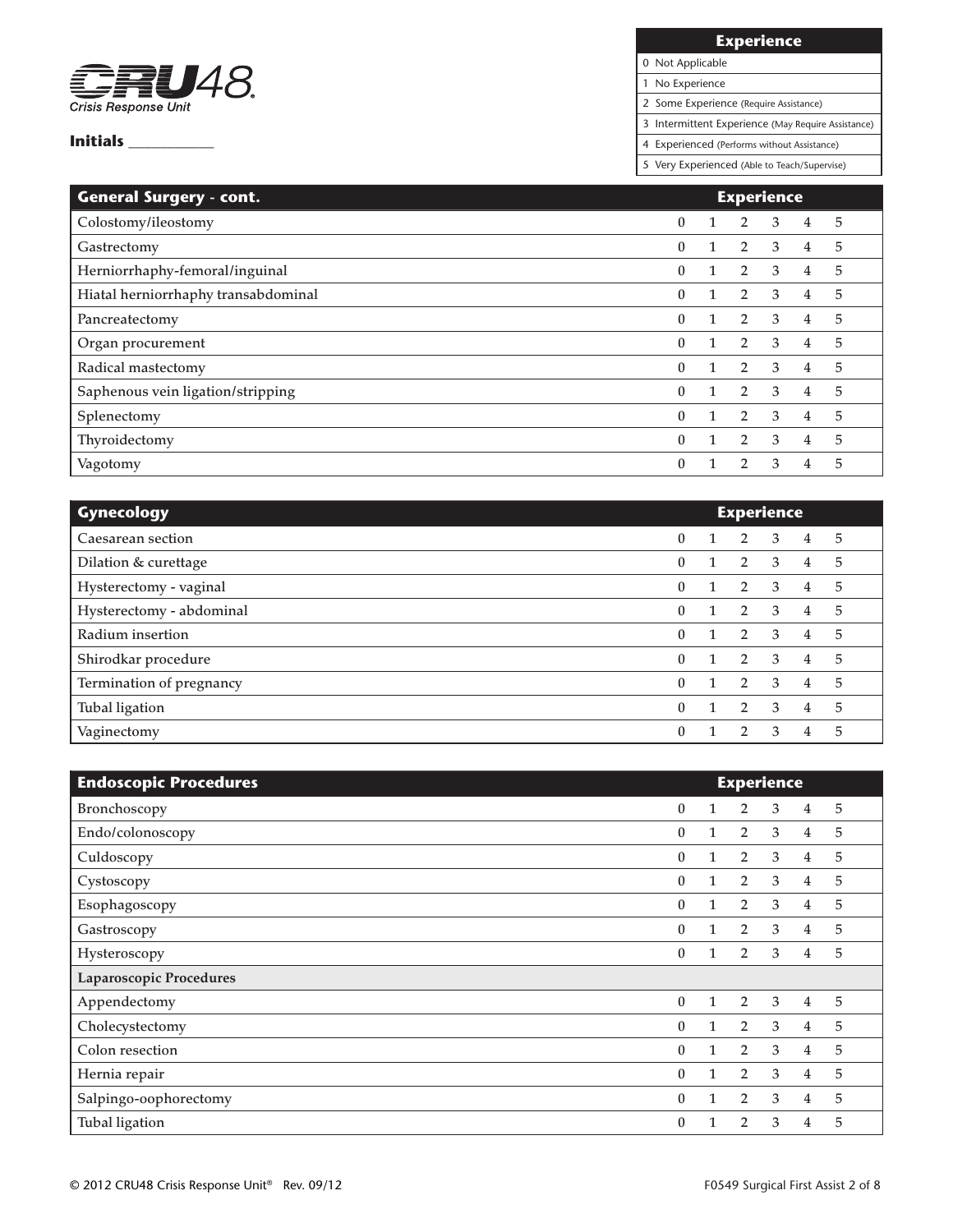

**Experience**

0 Not Applicable 1 No Experience

2 Some Experience (Require Assistance)

3 Intermittent Experience (May Require Assistance)

4 Experienced (Performs without Assistance)

| <b>Endoscopic Procedures - cont.</b> | <b>Experience</b> |  |  |  |                     |  |
|--------------------------------------|-------------------|--|--|--|---------------------|--|
| Vaginal hysterectomy                 | $\mathbf{0}$      |  |  |  | 1 2 3 4 5           |  |
| Laryngoscopy                         | $\mathbf{0}$      |  |  |  | 1 2 3 4 5           |  |
| Mediastinoscopy                      | $\Omega$          |  |  |  | 1 2 3 4 5           |  |
| Pelviscopy                           | 0                 |  |  |  | $1 \t2 \t3 \t4 \t5$ |  |
| Sigmoidoscopy                        | 0                 |  |  |  | 1 2 3 4 5           |  |
| Thoracoscopy                         |                   |  |  |  | $1 \t2 \t3 \t4 \t5$ |  |

| <b>Urology</b>          | <b>Experience</b> |              |                |   |                |   |
|-------------------------|-------------------|--------------|----------------|---|----------------|---|
| Circumcision            | $\bf{0}$          | 1            | $\overline{2}$ | 3 | 4              | 5 |
| Cystoscopy/ureteroscopy | $\bf{0}$          | 1            | 2              | 3 | 4              | 5 |
| Cystectomy              | $\bf{0}$          | 1            | 2              | 3 | 4              | 5 |
| Hypospadias repair      | $\bf{0}$          | 1            | $\overline{2}$ | 3 | $\overline{4}$ | 5 |
| Implants                | 0                 | 1            | $\overline{2}$ | 3 | $\overline{4}$ | 5 |
| Lithotripsy             | $\bf{0}$          | 1            | $\overline{2}$ | 3 | 4              | 5 |
| Nephrectomy             | $\bf{0}$          | 1            | $\overline{2}$ | 3 | 4              | 5 |
| Orchiectomy             | 0                 | 1            | $\overline{2}$ | 3 | 4              | 5 |
| Prostatectomy           | $\bf{0}$          | $\mathbf{1}$ | 2              | 3 | $\overline{4}$ | 5 |
| Ureterolithotomy        | $\bf{0}$          | 1            | $\overline{2}$ | 3 | 4              | 5 |
| <b>TURP</b>             | $\theta$          | 1            | 2              | 3 | $\overline{4}$ | 5 |
| Vasectomy               | $\boldsymbol{0}$  | 1            | 2              | 3 | 4              | 5 |

| <b>Orthopedic</b>                             | <b>Experience</b> |  |                |   |   |   |
|-----------------------------------------------|-------------------|--|----------------|---|---|---|
| Achilles tendon repair                        | $\theta$          |  | 2              | 3 | 4 | 5 |
| Amputation                                    | $\mathbf{0}$      |  | $\overline{2}$ | 3 | 4 | 5 |
| Arthroscopy/anthrotomy                        | $\mathbf{0}$      |  | $\overline{2}$ | 3 | 4 | 5 |
| Closed pinning & reduction of extremities     | $\mathbf{0}$      |  | $\overline{2}$ | 3 | 4 | 5 |
| <b>External compression devices</b>           | $\Omega$          |  | $\overline{2}$ | 3 | 4 | 5 |
| Hip compression nails & lag screws            | $\mathbf{0}$      |  | $2^{\circ}$    | 3 | 4 | 5 |
| Total joint replacement - knee, hip, shoulder | $\Omega$          |  | 2              | 3 | 4 | 5 |
| Spica cast                                    | $\Omega$          |  | 2              | 3 | 4 | 5 |
| ORIF - shoulder, hip, humerus                 | $\Omega$          |  | $\overline{2}$ | 3 | 4 | 5 |
| Repair of dislocation                         | 0                 |  | $\overline{2}$ | 3 | 4 | 5 |
| Patellectomy                                  | $\mathbf{0}$      |  | $\overline{2}$ | 3 | 4 | 5 |
| Tendon implants & reanastomosis               | $\Omega$          |  | $\mathbf{2}$   | 3 | 4 | 5 |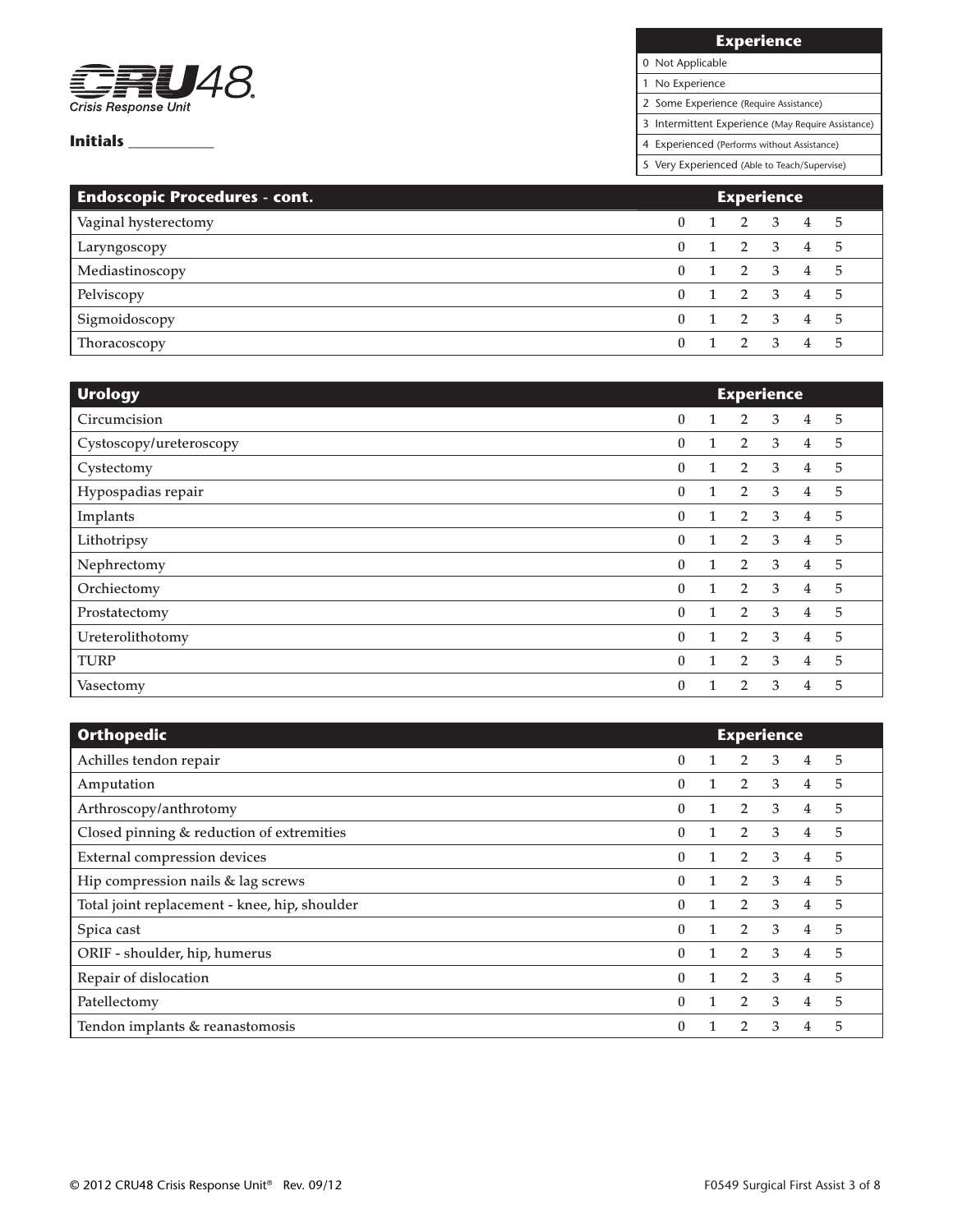

**Experience**

0 Not Applicable 1 No Experience

2 Some Experience (Require Assistance)

3 Intermittent Experience (May Require Assistance)

4 Experienced (Performs without Assistance)

| <b>Neurology</b>                      | <b>Experience</b> |   |                |   |   |   |  |  |  |
|---------------------------------------|-------------------|---|----------------|---|---|---|--|--|--|
| A-V malformation                      | $\mathbf{0}$      |   | $\overline{2}$ | 3 | 4 | 5 |  |  |  |
| Laparoscopic spine procedures         | $\mathbf{0}$      |   | $\overline{2}$ | 3 | 4 | 5 |  |  |  |
| Burr holes for subdural hematoma      | $\theta$          |   | $\overline{2}$ | 3 | 4 | 5 |  |  |  |
| Carotid ligation                      | $\theta$          |   | $\overline{2}$ | 3 | 4 | 5 |  |  |  |
| Cervical sympathectomy                | $\theta$          |   | $\overline{2}$ | 3 | 4 | 5 |  |  |  |
| Cranioplasty                          | $\theta$          | 1 | $\overline{2}$ | 3 | 4 | 5 |  |  |  |
| Craniotomy                            | $\theta$          |   | $\overline{2}$ | 3 | 4 | 5 |  |  |  |
| Disectomy/laminectomy                 | $\theta$          | 1 | $\overline{2}$ | 3 | 4 | 5 |  |  |  |
| Halo traction application             | $\theta$          |   | $\overline{2}$ | 3 | 4 | 5 |  |  |  |
| Insertion of nerve stimulator devices | $\theta$          | 1 | $\overline{2}$ | 3 | 4 | 5 |  |  |  |
| Myelomeningocele repair               | $\theta$          |   | $\overline{2}$ | 3 | 4 | 5 |  |  |  |
| Shunt procedure VP/VA/LP              | $\theta$          | 1 | $\overline{2}$ | 3 | 4 | 5 |  |  |  |
| Spinal fusions                        | $\theta$          |   | $\overline{2}$ | 3 | 4 | 5 |  |  |  |
| Ventriculostomy                       | $\theta$          |   | $\overline{2}$ | 3 | 4 | 5 |  |  |  |

| <b>Plastics</b>     | <b>Experience</b> |              |                |   |                |   |
|---------------------|-------------------|--------------|----------------|---|----------------|---|
| Abdominal lipectomy | $\mathbf{0}$      | $\mathbf{1}$ | $\overline{2}$ | 3 | $\overline{4}$ | 5 |
| Blepharoplasty      | $\mathbf{0}$      | 1            | $\overline{2}$ | 3 | 4              | 5 |
| Face lift           | $\bf{0}$          | $\mathbf{1}$ | 2              | 3 | $\overline{4}$ | 5 |
| Mammoplasty         | $\mathbf{0}$      | $\mathbf{1}$ | 2              | 3 | $\overline{4}$ | 5 |
| Augmentation        | $\bf{0}$          | 1            | 2              | 3 | $\overline{4}$ | 5 |
| Reduction           | $\bf{0}$          | $\mathbf{1}$ | 2              | 3 | $\overline{4}$ | 5 |
| Reconstructive      | $\bf{0}$          | $\mathbf{1}$ | 2              | 3 | $\overline{4}$ | 5 |
| Liposuction         | $\mathbf{0}$      | $\mathbf{1}$ | 2              | 3 | $\overline{4}$ | 5 |
| Otoplasty           | $\bf{0}$          | $\mathbf{1}$ | 2              | 3 | $\overline{4}$ | 5 |
| Scar revisions      | $\boldsymbol{0}$  | 1            | $\overline{2}$ | 3 | $\overline{4}$ | 5 |
| Skin grafting       | 0                 |              | $\overline{2}$ | 3 | 4              | 5 |

| <b>Ophthalmology</b>            | <b>Experience</b> |   |               |                         |                |      |
|---------------------------------|-------------------|---|---------------|-------------------------|----------------|------|
| Cataract extraction             | 0                 |   | 2             | $\overline{3}$          | 4              | $-5$ |
| IOL implants                    | $\mathbf{0}$      | 1 |               | $2 \quad 3$             | 4              | 5    |
| Corneal transplant              | $\mathbf{0}$      |   | $2 \quad 3$   |                         | $\overline{4}$ | 5    |
| Orbital implant                 | $\mathbf{0}$      |   | 2 3           |                         | $\overline{4}$ | 5    |
| Enucleation                     | $\mathbf{0}$      |   | 2 3           |                         | 4              | 5    |
| Repair orbital blowout fracture | $\mathbf{0}$      |   | 2             | $\overline{\mathbf{3}}$ | 4              | 5    |
| Repair of retinal detachment    | $\mathbf{0}$      |   | 2             | $\mathbf{3}$            | $\overline{4}$ | 5    |
| Scleral buckle                  | 0                 |   | $\mathcal{D}$ | 3                       | 4              | 5    |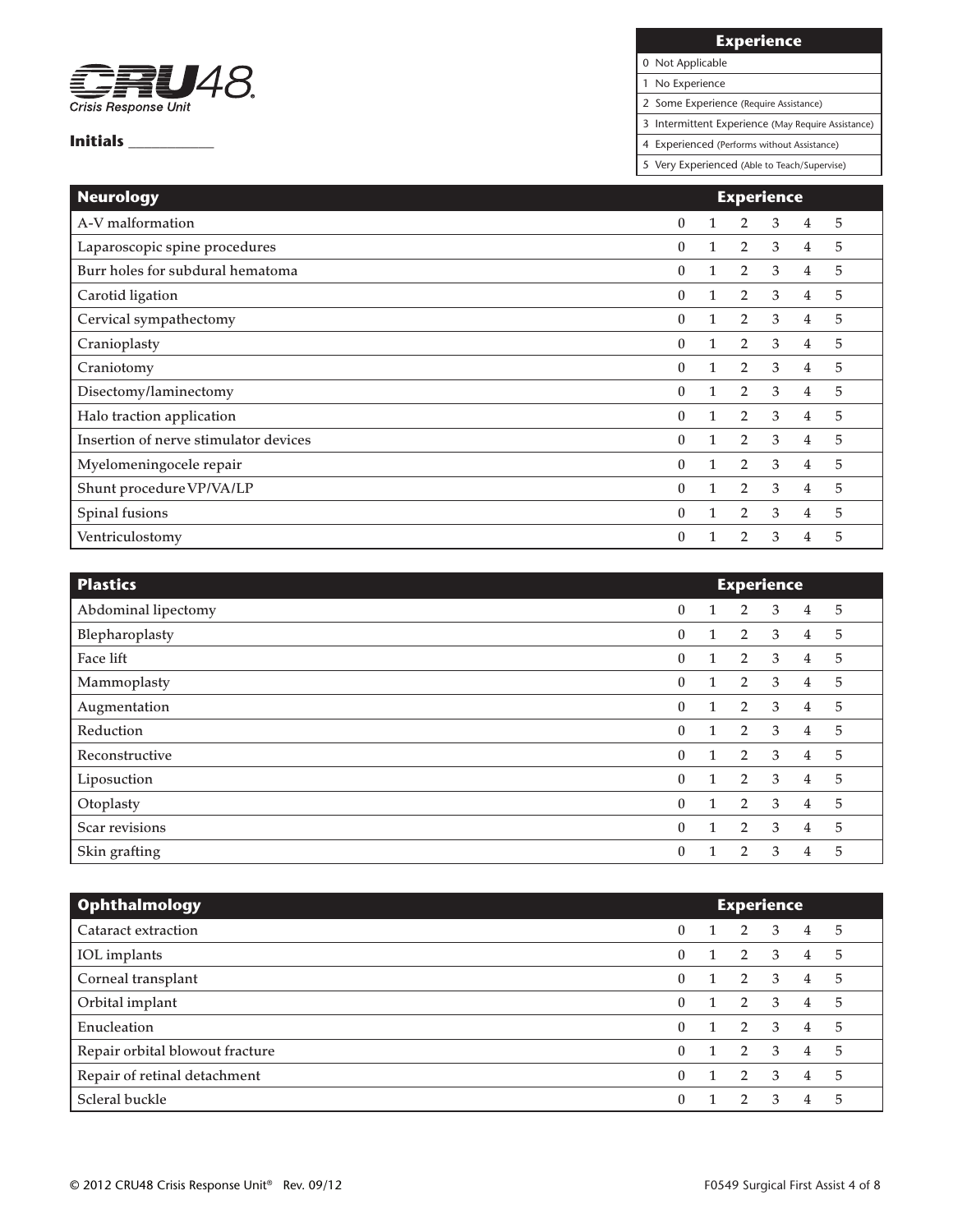

## **Experience**

# 0 Not Applicable

1 No Experience

2 Some Experience (Require Assistance)

3 Intermittent Experience (May Require Assistance)

4 Experienced (Performs without Assistance)

| Ear, Nose & Throat              | <b>Experience</b> |  |                |               |   |   |  |
|---------------------------------|-------------------|--|----------------|---------------|---|---|--|
| Caldwell-luc                    | $\mathbf{0}$      |  | $\overline{2}$ | 3             | 4 | 5 |  |
| Cleft lip/palate repair         | $\theta$          |  | $\overline{2}$ | 3             | 4 | 5 |  |
| Laryngectomy                    | $\mathbf{0}$      |  | $\mathbf{2}$   | 3             | 4 | 5 |  |
| Radial neck disection/resection | $\theta$          |  | $\overline{2}$ | 3             | 4 | 5 |  |
| Tonsillectomy & adenoidectomy   | $\theta$          |  | $\overline{2}$ | 3             | 4 | 5 |  |
| Mandibulectomy                  | $\mathbf{0}$      |  | $\overline{2}$ | 3             | 4 | 5 |  |
| Mastoidectomy                   | $\theta$          |  | 2              | $\mathcal{E}$ | 4 | 5 |  |
| Rhinoplasty/septoplasty         | $\theta$          |  | $\overline{2}$ | $\mathbf{3}$  | 4 | 5 |  |
| Sinusotomy                      | $\theta$          |  | $\mathbf{2}$   | 3             | 4 | 5 |  |
| Tracheostomy                    | $\theta$          |  |                | 3             | 4 | 5 |  |

| Vascular                              | <b>Experience</b> |  |                |                |                |   |  |
|---------------------------------------|-------------------|--|----------------|----------------|----------------|---|--|
| Angiography                           | 0                 |  | 2              | $\overline{3}$ | $\overline{4}$ | 5 |  |
| A-V access graft                      | 0                 |  | $2 \quad 3$    |                | $\overline{4}$ | 5 |  |
| Aortic aneurysm: abdominal            | 0                 |  | $2 \quad 3$    |                | $\overline{4}$ | 5 |  |
| Endarterectomy: carotid               | 0                 |  | 2 3            |                | $\overline{4}$ | 5 |  |
| Peripheral vascular bypass procedures | 0                 |  | 2 3            |                | $\overline{4}$ | 5 |  |
| Thrombectomy                          | 0                 |  | 2 3            |                | 4              | 5 |  |
| Embolectomy                           | O.                |  | $\overline{2}$ | $\mathcal{E}$  | 4              | 5 |  |
| Vena cava ligation                    | 0                 |  | $\mathcal{P}$  | $\mathcal{R}$  | 4              | 5 |  |

| Thoracic/Cardiovascular             | <b>Experience</b> |  |                |   |                |   |  |
|-------------------------------------|-------------------|--|----------------|---|----------------|---|--|
| Aortic femoral bypass graft         | $\theta$          |  | 2              | 3 | 4              | 5 |  |
| Femoral popliteal bypass            | $\theta$          |  | $\overline{2}$ | 3 | 4              | 5 |  |
| Pacemaker implantation/explantation | $\theta$          |  | $\overline{2}$ | 3 | 4              | 5 |  |
| Care of patients with pacemakers    | $\theta$          |  | $\overline{2}$ | 3 | 4              | 5 |  |
| Care of patients with IABP          | $\theta$          |  | $\overline{2}$ | 3 | 4              | 5 |  |
| Septal defects, ASV, VSD            | $\theta$          |  | $\overline{2}$ | 3 | $\overline{4}$ | 5 |  |
| Coronary artery bypass graft        | $\Omega$          |  | $\overline{2}$ | 3 | 4              | 5 |  |
| Valve replacement                   | $\theta$          |  | $\overline{2}$ | 3 | 4              | 5 |  |
| Aortic aneurysm: thoracic           | $\Omega$          |  | $\overline{2}$ | 3 | $\overline{4}$ | 5 |  |
| Thoracotomy                         | $\mathbf{0}$      |  | $\overline{2}$ | 3 | $\overline{4}$ | 5 |  |
| Lobectomy                           | $\mathbf{0}$      |  | $\overline{2}$ | 3 | 4              | 5 |  |
| <b>Rib</b> resection                | $\mathbf{0}$      |  | $\overline{2}$ | 3 | 4              | 5 |  |
| Endoscopic vein harvesting          | $\mathbf{0}$      |  | $\overline{2}$ | 3 | 4              | 5 |  |
| Off pump bypass                     | 0                 |  | 2              | 3 | 4              | 5 |  |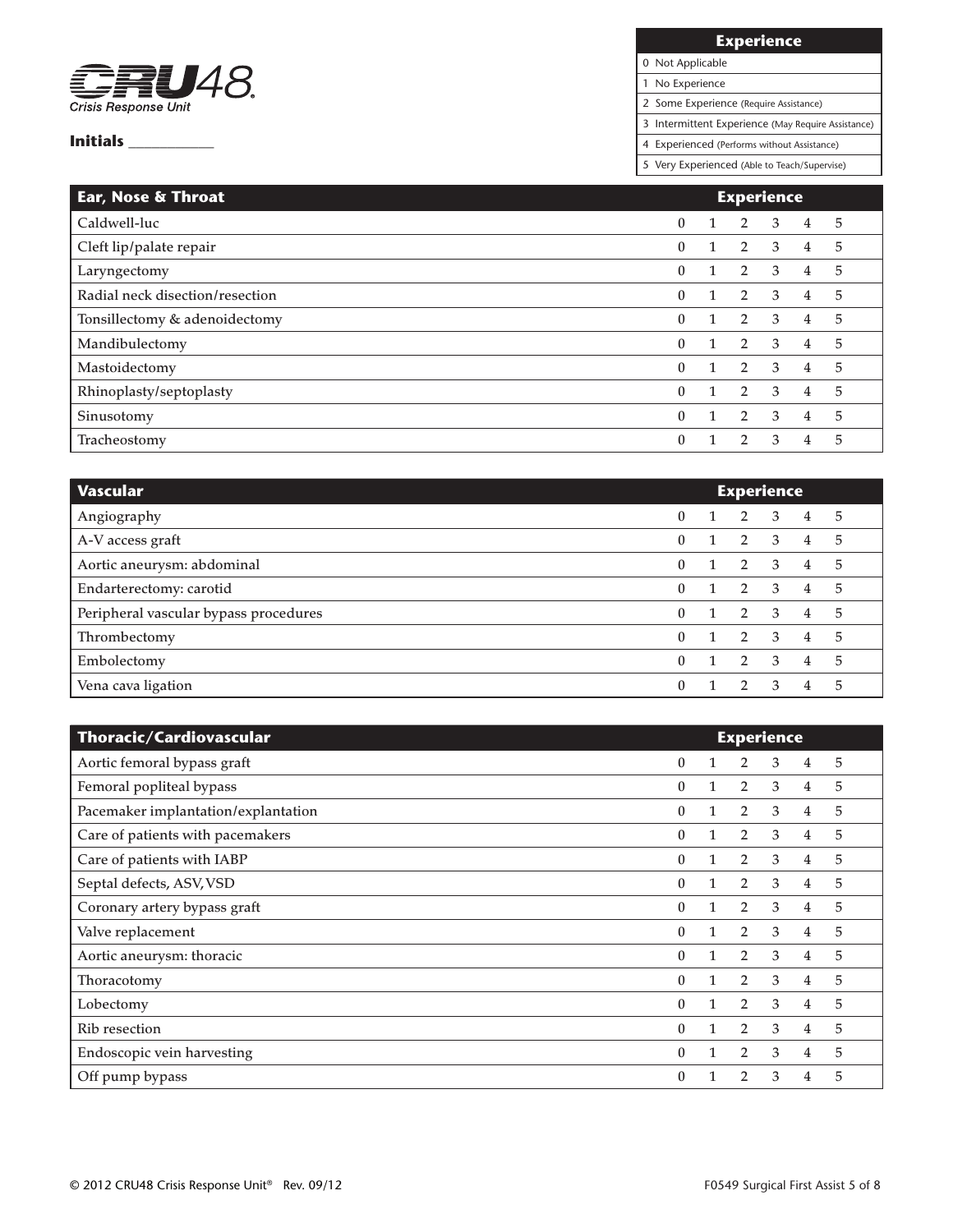

## **Experience**

0 Not Applicable

1 No Experience

2 Some Experience (Require Assistance)

3 Intermittent Experience (May Require Assistance)

4 Experienced (Performs without Assistance)

| <b>Transplant</b> | <b>Experience</b> |              |                |   |                |   |
|-------------------|-------------------|--------------|----------------|---|----------------|---|
| Bone              | $\boldsymbol{0}$  | $\mathbf{1}$ | 2              | 3 | 4              | 5 |
| Bone marrow       | 0                 | 1            | 2              | 3 | 4              | 5 |
| Corneal           | $\bf{0}$          | $\mathbf{1}$ | 2              | 3 | $\overline{4}$ | 5 |
| Harvesting        | $\boldsymbol{0}$  | 1            | 2              | 3 | 4              | 5 |
| Heart/lung        | $\mathbf{0}$      | $\mathbf{1}$ | 2              | 3 | $\overline{4}$ | 5 |
| Kidney            | $\boldsymbol{0}$  | $\mathbf{1}$ | 2              | 3 | $\overline{4}$ | 5 |
| Liver             | $\mathbf{0}$      | $\mathbf{1}$ | $\overline{2}$ | 3 | $\overline{4}$ | 5 |
| Multi organ       | $\bf{0}$          | $\mathbf{1}$ | $\overline{2}$ | 3 | $\overline{4}$ | 5 |
| Pancreas          | $\boldsymbol{0}$  | $\mathbf{1}$ | 2              | 3 | $\overline{4}$ | 5 |
| Skin              | $\mathbf{0}$      | $\mathbf{1}$ | 2              | 3 | 4              | 5 |

| <b>Trauma</b>           | <b>Experience</b> |  |                         |  |  |  |
|-------------------------|-------------------|--|-------------------------|--|--|--|
| Burns                   |                   |  | 0 1 2 3 4 5             |  |  |  |
| Gunshot/stab wound      |                   |  | 0 1 2 3 4 5             |  |  |  |
| Motor vehicle accidents |                   |  | 0 1 2 3 4 5             |  |  |  |
| Traumatic amputations   |                   |  | $0 \t1 \t2 \t3 \t4 \t5$ |  |  |  |

| <b>Equipment</b>                      | <b>Experience</b> |              |                |                |                |   |  |
|---------------------------------------|-------------------|--------------|----------------|----------------|----------------|---|--|
| Camera/video systems                  | $\boldsymbol{0}$  | $\mathbf{1}$ | $\overline{2}$ | 3              | 4              | 5 |  |
| Cell saver                            | $\bf{0}$          | $\mathbf{1}$ | $\overline{2}$ | 3              | 4              | 5 |  |
| Cidex soak                            | $\mathbf{0}$      | $\mathbf{1}$ | $\overline{2}$ | 3              | $\overline{4}$ | 5 |  |
| Cryo ophthalmic unit                  | $\boldsymbol{0}$  | $\mathbf{1}$ | $\overline{2}$ | 3              | $\overline{4}$ | 5 |  |
| <b>CUSA</b>                           | $\mathbf{0}$      | $\mathbf{1}$ | $\overline{2}$ | 3              | $\overline{4}$ | 5 |  |
| Drills & saws                         | $\bf{0}$          | $\mathbf{1}$ | $\overline{2}$ | 3              | 4              | 5 |  |
| Electrosurgical unit                  | $\bf{0}$          | $\mathbf{1}$ | $\overline{2}$ | 3              | $\overline{4}$ | 5 |  |
| Fiber optic laminator                 | $\boldsymbol{0}$  | $\mathbf{1}$ | 2              | 3              | 4              | 5 |  |
| Cavitron                              | $\bf{0}$          | $\mathbf{1}$ | $\overline{2}$ | 3              | 4              | 5 |  |
| Autoclave                             | $\boldsymbol{0}$  | $\mathbf{1}$ | $\overline{2}$ | 3              | 4              | 5 |  |
| Fracture tables                       | $\bf{0}$          | $\mathbf{1}$ | $\overline{2}$ | 3              | $\overline{4}$ | 5 |  |
| Stapling devices                      | $\theta$          | $\mathbf{1}$ | $\overline{2}$ | 3              | $\overline{4}$ | 5 |  |
| Mesh graft/dermatone                  | $\boldsymbol{0}$  | $\mathbf{1}$ | 2              | $\mathfrak{Z}$ | 4              | 5 |  |
| Microscopes                           | $\bf{0}$          | $\mathbf{1}$ | 2              | $\mathfrak{Z}$ | 4              | 5 |  |
| Nitrogen tank                         | $\boldsymbol{0}$  | $\mathbf{1}$ | $\overline{2}$ | $\mathfrak{Z}$ | 4              | 5 |  |
| Pneumatic tourniquet                  | $\boldsymbol{0}$  | $\mathbf{1}$ | 2              | 3              | 4              | 5 |  |
| Steris unit                           | $\boldsymbol{0}$  | $\mathbf{1}$ | $\overline{2}$ | 3              | 4              | 5 |  |
| Pulsevac irrigation                   | $\mathbf{0}$      | $\mathbf{1}$ | $\overline{2}$ | $\mathfrak{Z}$ | 4              | 5 |  |
| Autotransfusion systems               | $\bf{0}$          | $\mathbf{1}$ | $\overline{2}$ | 3              | 4              | 5 |  |
| Laser equipment                       | $\boldsymbol{0}$  | $\mathbf{1}$ | $\overline{2}$ | 3              | $\overline{4}$ | 5 |  |
| Care of scopes & fiberoptic equipment | $\boldsymbol{0}$  | $\mathbf{1}$ | $\overline{2}$ | 3              | 4              | 5 |  |
| Venodyne robotics (Da Vinci)          | $\boldsymbol{0}$  | 1            | $\overline{2}$ | 3              | 4              | 5 |  |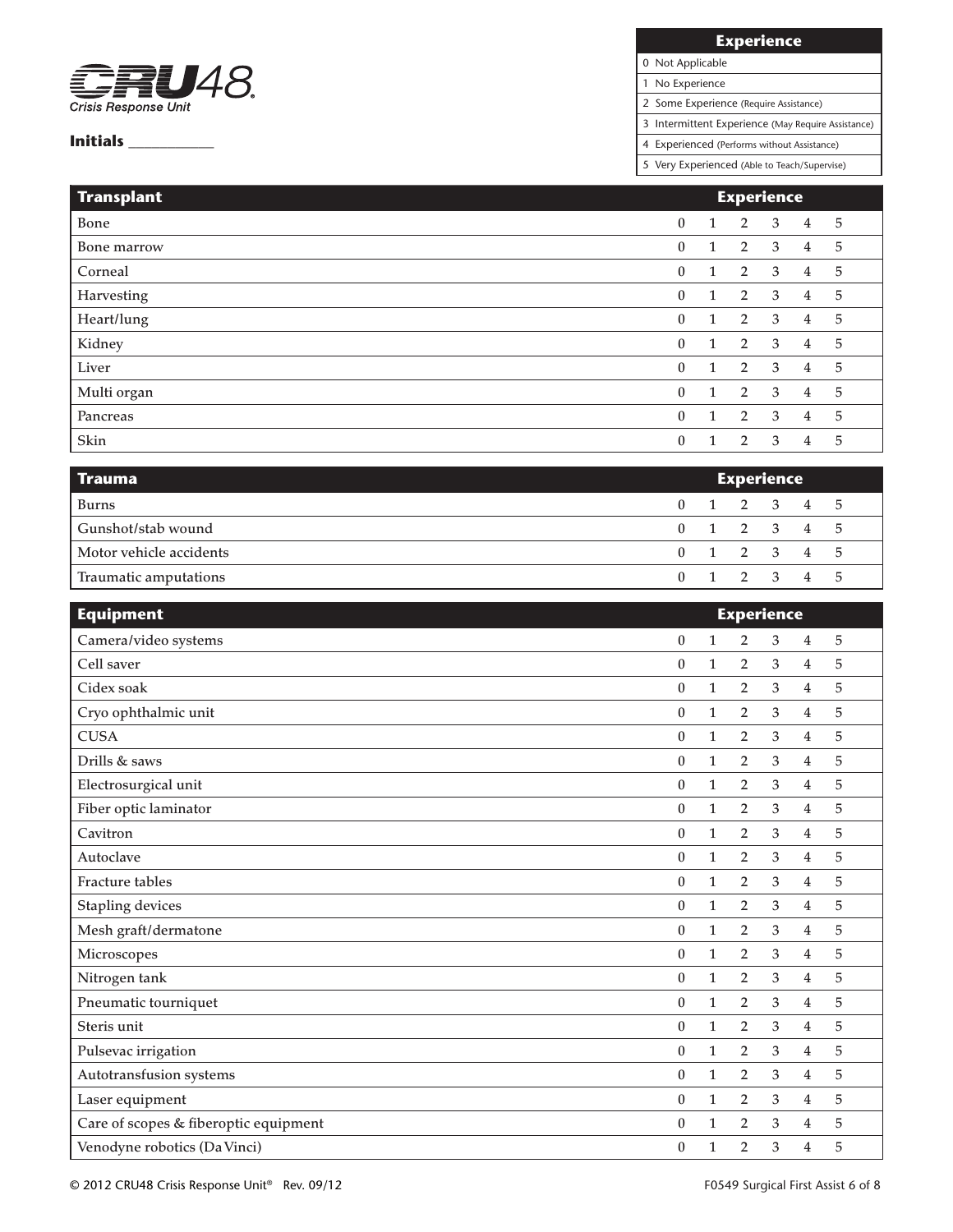

**Experience**

0 Not Applicable 1 No Experience

2 Some Experience (Require Assistance)

3 Intermittent Experience (May Require Assistance)

4 Experienced (Performs without Assistance)

| <b>Surgical First Assist</b>                        |                  |              | <b>Experience</b> |                |                |   |
|-----------------------------------------------------|------------------|--------------|-------------------|----------------|----------------|---|
| Position patient per surgeon's order                | 0                | 1            | 2                 | 3              | 4              | 5 |
| Pressure point padding                              | $\boldsymbol{0}$ | 1            | $\overline{2}$    | 3              | 4              | 5 |
| Apply tourniquest as ordered                        | $\boldsymbol{0}$ | 1            | 2                 | 3              | 4              | 5 |
| Protect from nerve damage                           | $\boldsymbol{0}$ | 1            | 2                 | 3              | 4              | 5 |
| Thermorgulation                                     | $\mathbf{0}$     | $\mathbf{1}$ | 2                 | 3              | 4              | 5 |
| Use of fracture table                               | $\boldsymbol{0}$ | 1            | 2                 | 3              | 4              | 5 |
| Use of head stabilizer                              | $\boldsymbol{0}$ | 1            | 2                 | 3              | $\overline{4}$ | 5 |
| Use of body stabilizer                              | $\boldsymbol{0}$ | 1            | 2                 | 3              | 4              | 5 |
| Use of c-arm extensions                             | $\boldsymbol{0}$ | 1            | $\overline{2}$    | 3              | 4              | 5 |
| Skin assessmnet                                     | $\mathbf{0}$     | $\mathbf{1}$ | 2                 | 3              | 4              | 5 |
| Use of retractors                                   | $\boldsymbol{0}$ | 1            | 2                 | 3              | 4              | 5 |
| Packing with sponges                                | $\boldsymbol{0}$ | 1            | $\overline{2}$    | 3              | $\overline{4}$ | 5 |
| Digital manipulation of tissue                      | $\boldsymbol{0}$ | $\mathbf{1}$ | 2                 | 3              | 4              | 5 |
| Suctioning, irrigaiton, sponging                    | $\boldsymbol{0}$ | 1            | 2                 | 3              | 4              | 5 |
| Manipultaion of surgical materials (loops, tags)    | $\boldsymbol{0}$ | 1            | 2                 | 3              | 4              | 5 |
| Clamping/cauterizing vessels or tissues             | $\boldsymbol{0}$ | $\mathbf{1}$ | 2                 | 3              | 4              | 5 |
| Tying/ligating clamped vessles or tissues           | $\boldsymbol{0}$ | $\mathbf{1}$ | 2                 | 3              | 4              | 5 |
| Apply hemostatic clips                              | $\boldsymbol{0}$ | 1            | 2                 | 3              | 4              | 5 |
| Place local hemostatic agents                       | $\boldsymbol{0}$ | 1            | 2                 | 3              | 4              | 5 |
| Direct digital pressure                             | $\boldsymbol{0}$ | $\mathbf{1}$ | 2                 | 3              | 4              | 5 |
| Assist in volume replacement                        | $\boldsymbol{0}$ | 1            | 2                 | 3              | 4              | 5 |
| Assist in autotransfusion                           | $\mathbf{0}$     | $\mathbf{1}$ | 2                 | 3              | 4              | 5 |
| Suturing all wound layers including muscle & fascia | $\boldsymbol{0}$ | 1            | 2                 | 3              | 4              | 5 |
| Wound dressing: liquid or spray occlusive           | $\boldsymbol{0}$ | 1            | 2                 | 3              | $\overline{4}$ | 5 |
| Absorbent immobilizing dressing                     | $\boldsymbol{0}$ | 1            | 2                 | 3              | $\overline{4}$ | 5 |
| Assist to secure drainage system to tissue          | $\boldsymbol{0}$ | 1            | 2                 | 3              | 4              | 5 |
| Insert/remove Foley                                 | $\mathbf{0}$     | $\mathbf{1}$ | $\overline{2}$    | 3              | 4              | 5 |
| Drape patient                                       | $\boldsymbol{0}$ | $\mathbf{1}$ | $\overline{2}$    | 3              | 4              | 5 |
| Electrocautery mono                                 | 0                | $\mathbf{1}$ | 2                 | 3              | $\overline{4}$ | 5 |
| Electrocautery bipolar                              | $\boldsymbol{0}$ | $\mathbf{1}$ | $\overline{2}$    | 3              | $\overline{4}$ | 5 |
| Cut tissue                                          | $\boldsymbol{0}$ | $\mathbf{1}$ | $\overline{2}$    | 3              | $\overline{4}$ | 5 |
| Harvest saphenous vein, including skin incision     | $\boldsymbol{0}$ | $\mathbf{1}$ | $\overline{2}$    | $\mathfrak{Z}$ | $\overline{4}$ | 5 |
| Dissect common femoral artery and bifurcate         | $\boldsymbol{0}$ | $\mathbf{1}$ | $\overline{2}$    | 3              | $\overline{4}$ | 5 |
| Insert drainage tubes                               | 0                | $\mathbf{1}$ | $\overline{2}$    | 3              | $\overline{4}$ | 5 |